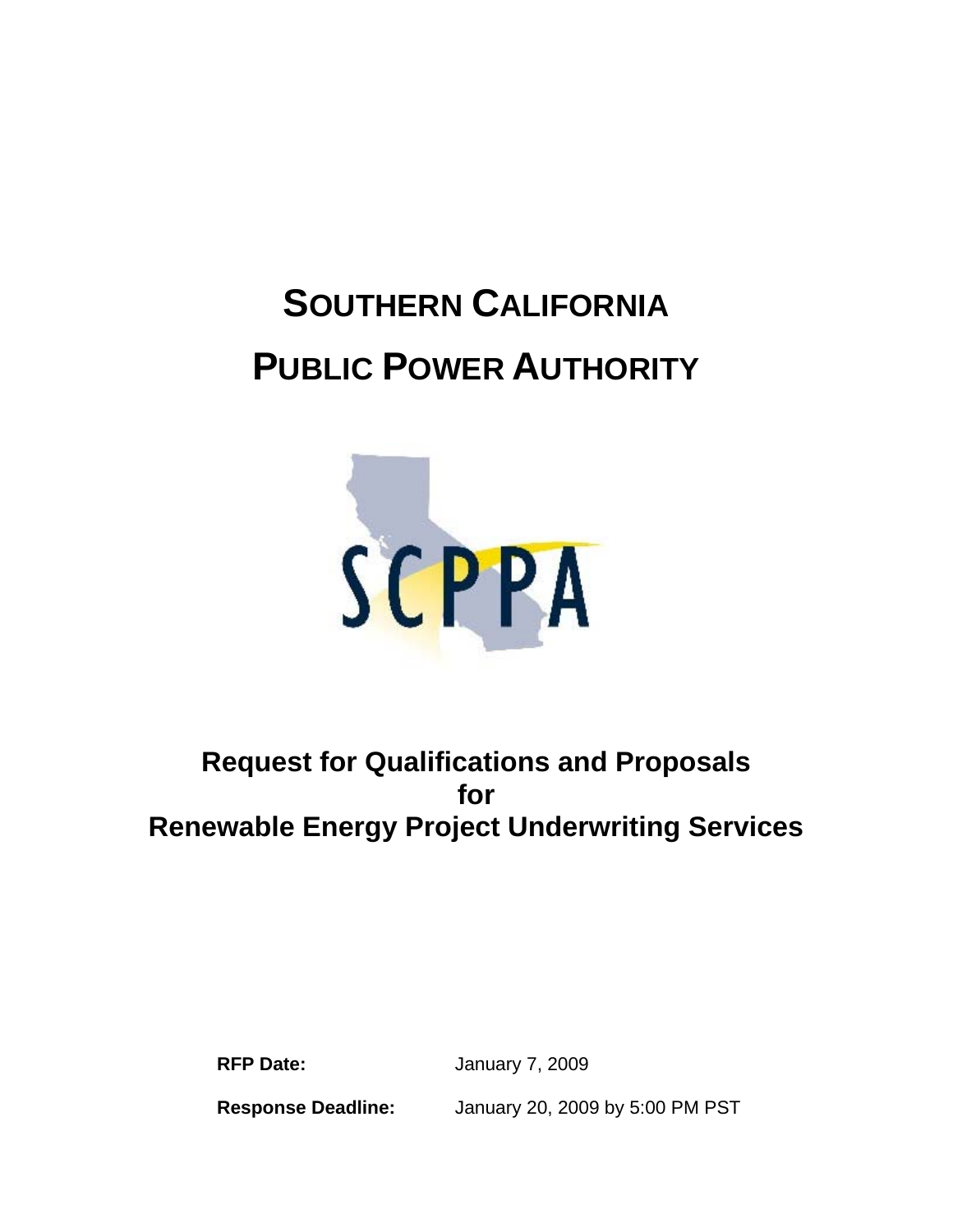# **Request for Qualifications and Proposals Related to Renewable Energy Project Underwriting Services**

The Southern California Public Power Authority ("SCPPA") has solicited and received numerous proposals for renewable energy projects. The proposals have been comprehensive and have presented SCPPA and SCPPA's members with valuable project opportunities. SCPPA has committed to several of these projects and is actively pursuing others. As a result, SCPPA would like to establish a team of underwriting firms ("the SCPPA Renewable Project Underwriting Pool") from which senior managers and co-managers may be chosen to advise SCPPA and to help SCPPA execute financings for such projects.

In relation to renewable energy projects, it is SCPPA's intent to obtain underwriting services from only those firms which are part of the SCPPA Renewable Project Underwriting Pool. SCPPA will maintain its existing team of underwriting firms ("the SCPPA Underwriting Pool") for non-renewable project financings and the SCPPA Renewable Project Underwriting Pool would be neither explicitly inclusive or exclusive of members of the SCPPA Underwriting Pool.

SCPPA reserves the right to reject all proposals, to select as many firms as so desired, to postpone the decision to select any firm, and to change the selected underwriting team at any time, all without liability or cost to SCPPA.

## **Background**

SCPPA, a joint powers authority and a public entity organized under the laws of the State of California, was created pursuant to the Government Code of California and a Joint Powers Agreement for the purpose of planning, financing, developing, acquiring, constructing, operating and maintaining projects for the generation or transmission of electric energy.

Membership consists of eleven cities and one irrigation district which supply electric energy to Southern California, including the municipal utilities of the cities of Anaheim, Azusa, Banning, Burbank, Colton, Cerritos, Glendale, Los Angeles, Pasadena, Riverside, Vernon, and the Imperial Irrigation District. Bill Carnahan acts as Executive Director of SCPPA and Craig Koehler acts as Finance and Accounting Manager.

SCPPA is advised by Fulbright and Jaworski, LLP as bond counsel and by Public Financial Management, Inc. as financial advisor.

As part of its mandate, and in the spirit of joint action, SCPPA has focused on AB 32 legislation which is intended to cause the achievement of 1990 greenhouse gas emission levels by 2020. SCPPA is taking a leading role in developing an implementation process, and SCPPA is committed to the establishment of a fair and equitable process for reducing emissions.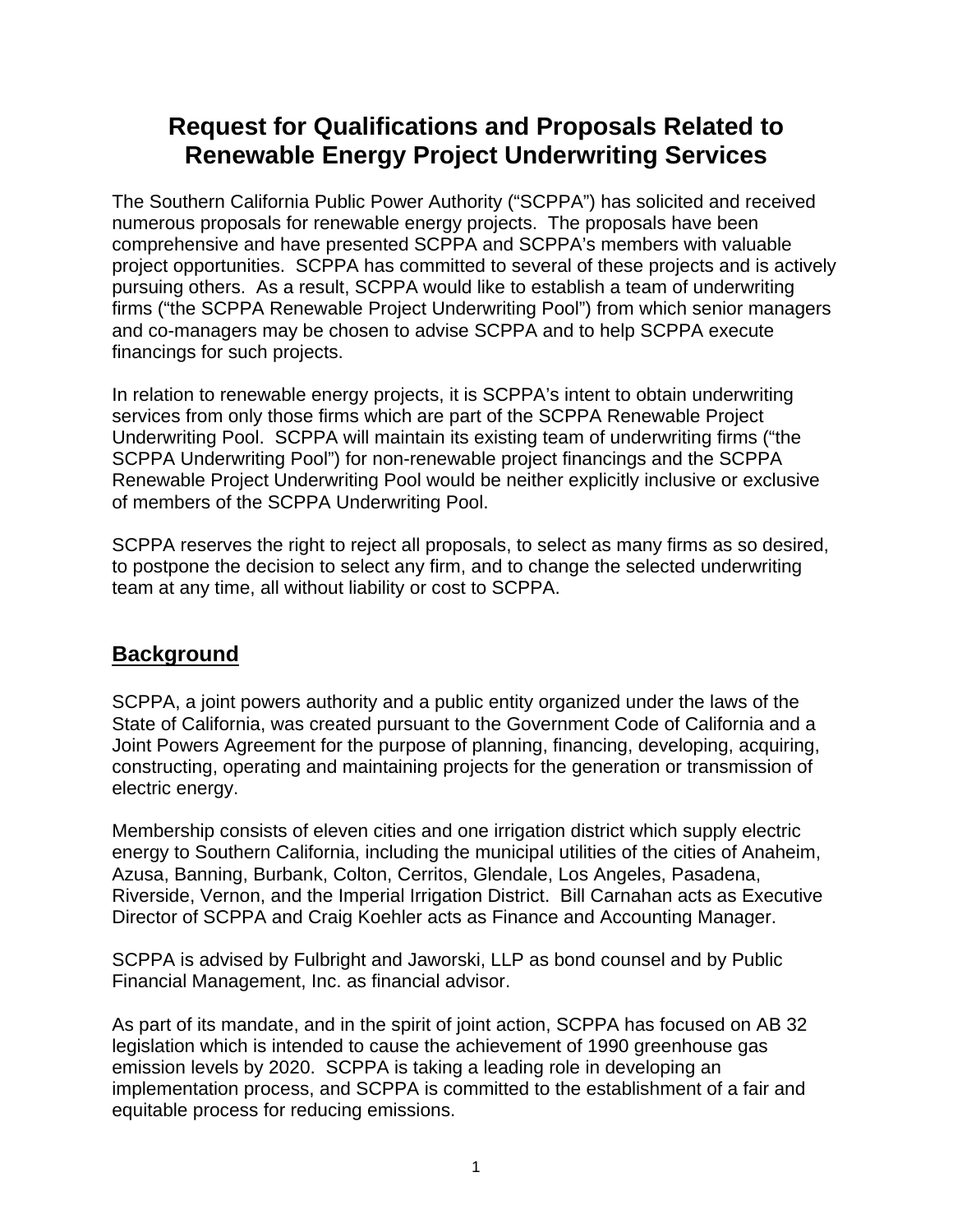SCPPA has, for the benefit of its members and for the expressed purpose of assisting member agencies in complying with the carbon reduction and green resource mandates (such as AB 32) on national, state, and individual utility basis, been pursuing participation options in renewable energy projects. As mentioned, SCPPA is in a continuing process of evaluating such projects some of which SCPPA is now looking to finance.

## **Scope of Services**

The SCPPA Renewable Project Underwriting Pool will be composed of a group of firms from which senior managers and co-managers may be chosen to execute transactions.

The SCPPA Renewable Project Underwriting Pool will be expected to work with SCPPA's finance team (including project participants) in identifying and recommending financing structures for specified projects, for preparing and reviewing necessary legal documents, and for execution of bond financings.

For a specified financing, under the direction of the Executive Director, the firm(s) selected as senior manager(s), will be expected to fulfill the following duties:

- Attend and participate in meetings related to the financing.
- Provide support services for completion of the financing.
- Provide ongoing information to SCPPA's finance team (including project participants) regarding the activity and status of the financing.
- Assist in preparation for presentations to the SCPPA Board of Directors, SCPPA Finance Committee, rating agencies, investors, and insurers, as appropriate.
- Structure, schedule, purchase and lead the marketing of the bonds.
- Present a timely, comprehensive summary of management performance to include distribution of bonds by syndicate member and investor category.
- If necessary, assist in the placement of tax-equity.
- If necessary, serve as or solicit the services of a derivative counterparty.
- Assist in the creation of models and execution of analysis related to tax equity structures and other prepayment structures.
- Analyze and assist in the evaluation of credit enhancement proposals, as appropriate.

# **Underwriting Team Selection Criteria**

- SCPPA intends to select an underwriting team with a strong commitment to providing renewable energy expertise and services to its participant members.
- A firm's capitalization and the ability to underwrite bonds will be strongly considered in naming a bookrunner and co-managers for each transaction.
- SCPPA may also vary the size of the underwriting team for each transaction and may replace a member of the team if services to SCPPA are discontinued for any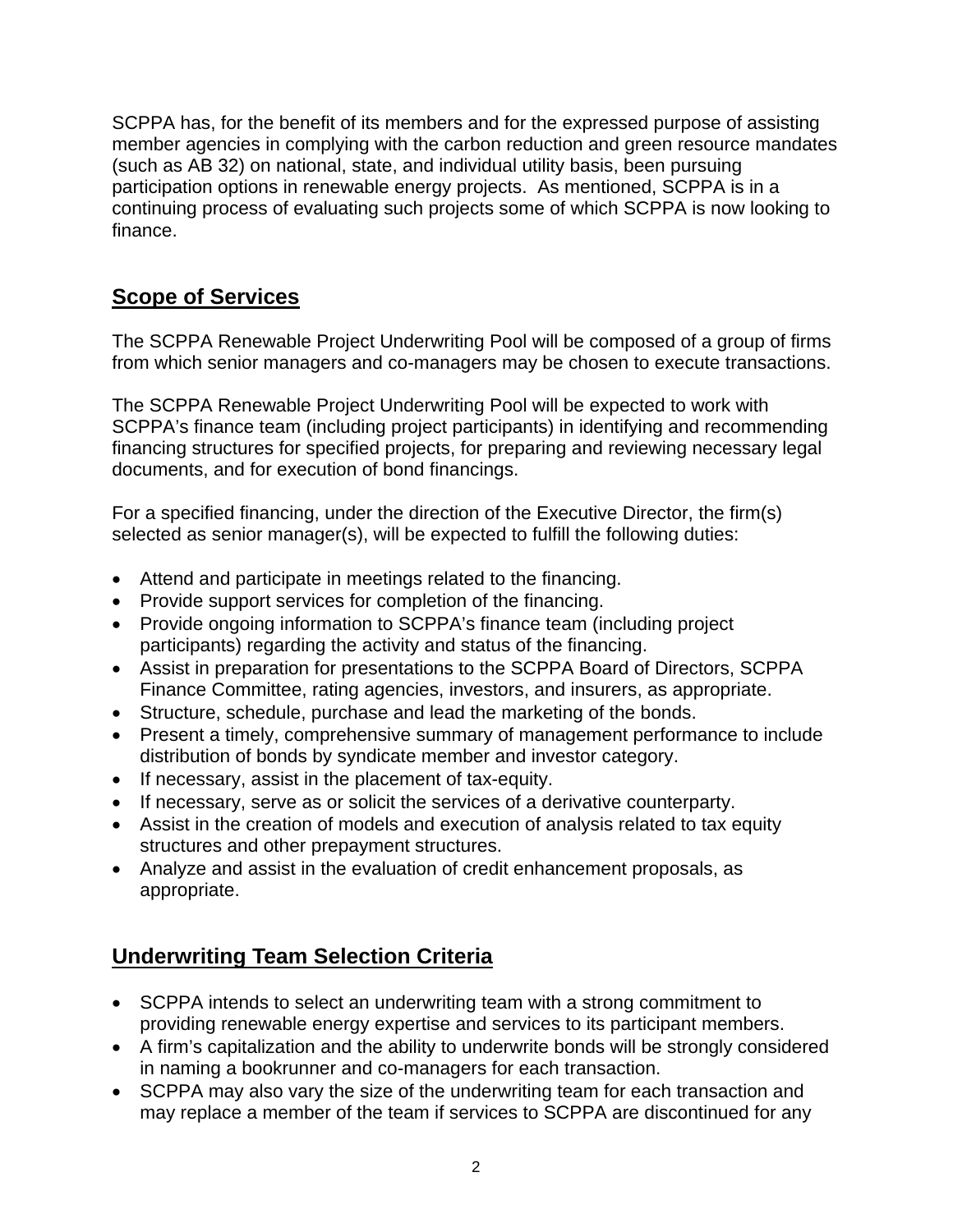reason. SCPPA's guidelines call for a review of the underwriting team every two to three years.

- SCPPA's goal is to reward each member of the syndicate that provides workable applications of financing ideas according to their value to SCPPA.
- At SCPPA's discretion, the member who provides the workable idea could be made the book-running senior manager for the underwriting or, if the idea is something other than direct debt issuance, the party with whom the transaction is executed.
- SCPPA intends to provide for minority-owned and women-owned business enterprise participation in the team.

## **Questions**

In addressing the questions below, please use the major outline categories as the structure of your response and as part of your response to each of the major topic requests please address each of the sub-bullet items.

#### **A. Describe the level of staffing and experience of the individuals who would be available to SCPPA as part of your firm's team.**

- 1. *Identify the name, address, telephone number, email address and facsimile number of the person in your organization authorized to negotiate terms and make decisions on this proposal*
- 2. *Indicate the names of the individuals whom SCPPA would contact on a day-today basis and the name of the individual who would be responsible for project oversight on SCPPA projects if other than mentioned above.*
- 3. *If your firm has a dedicated Renewables and/or Public Power practice, indicate the number of individuals dedicated to that practice.*
- 4. *For principal contacts, provide brief resumes, emphasizing financings for renewable energy projects for which your firm was retained and emphasizing past experience working with SCPPA.*
- 5. *Provide the locations of your municipal underwriting desks and the names and locations of the underwriters who would most likely serve SCPPA.*

#### **B. Firm Qualifications and Recommendations**

- 1. *Very briefly, state why your firm should be appointed as one of the senior managing or co-managing underwriters in the SCPPA Renewable Project Underwriting Pool.*
- 2. *Briefly summarize your firm's current financial condition and describe your firm's commitment to renewable energy practice as well as the municipal finance business.* 
	- a. Very briefly describe the status and significance of any major organizational changes (such as acquisitions) which have been made recently at your firm.
	- b. Indicate your firm's level of commitment to the renewable energy practice and municipal finance business and detail any changes made in the past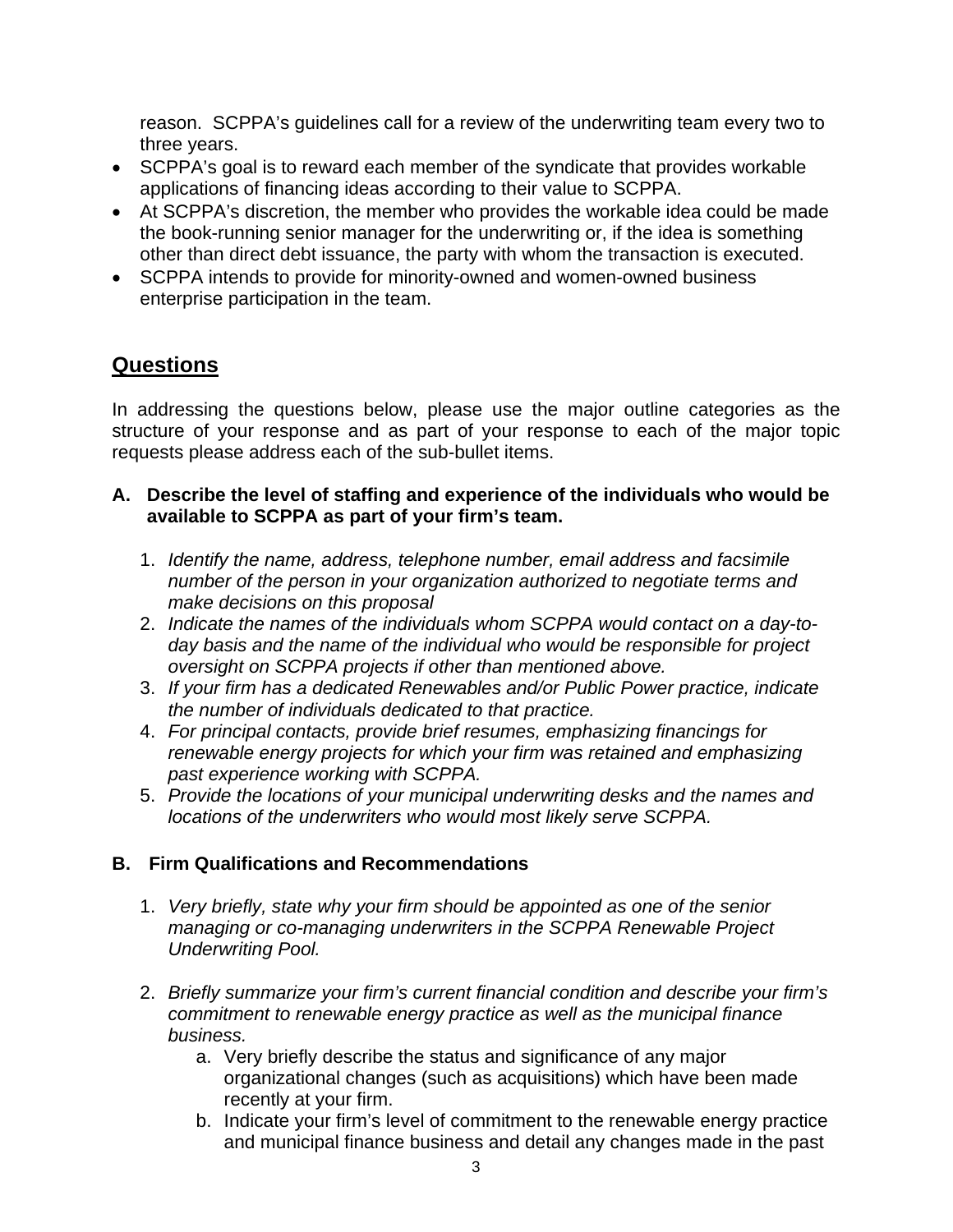year to the character or level of renewable energy and municipal finance services directly offered by your firm.

- c. Indicate the current long-term credit ratings assigned by Moody's, Standard and Poor's and Fitch Ratings to the division(s) of your firm that would be providing underwriting services, would be serving as a derivative counterparty, or would be capable of extending credit to SCPPA.
- d. Provide your firm's most recently reported total equity capital and excess net equity capital positions in accordance with GAAP and please indicate the date on which the given information was compiled.
- 3. *Describe your firm's level of expertise in Public Power financings and specifically your firm's experience with renewable energy project financings.* 
	- a. Provide your ranking (in number of Senior-Managed transactions and total par of Senior-Managed transactions) for national and California Public Power related financing transactions completed by your firm for calendar year 2007 and Q1-Q3 of 2008.
	- b. Indicate the significant renewable energy projects which your firm has helped to finance with traditional tax-exempt debt over the past three years. Provide the project name, type of technology, the residing state, the type of debt utilized, and the approximate financing size.
	- c. Indicate the total dollar amount and GWH output capacity of the renewable energy projects which your firm has helped to finance as a senior manager over the past three years.
	- d. Provide a brief summary of any renewable energy financings which your firm has worked on or completed which made use of either a prepayment structure or utilized tax equity or both. Indicate the kind of structure(s) utilized and indicate whether the financing strategy has been executed. If a listed project financing has not been completed, please provide a brief explanation. Also indicate if any of the structures contemplated allowed for ownership of the project. Case studies are also welcomed, but please provide no more than two case studies.
	- e. Very briefly describe your firm's current thoughts on renewable prepayment transactions and the economics of such transactions. Provide your firm's view on the options for utilizing a prepayment structure which would later allow SCPPA to obtain ownership of the project.
	- f. Indicate your firm's level of experience in working with for-profit entities in financing renewable energy projects. Describe your firm's experience and familiarity in using tax-equity structures for such entities. Describe, if applicable, any committed group of tax-equity or renewable energy project financings specialists which your firm employs.
	- g. Describe your firm's interest in or ability to procure investor interest in taxequity in the current market. Very briefly describe your firm's thoughts on the tax-equity market and the benefits which the same might provide. Provide your firm's view on the options for utilizing a tax-equity structure which would later allow SCPPA to obtain ownership of the project.
	- h. Indicate any additional alternative renewable energy project financing structures (such as CREBs) which your firm has helped to structure or to place in the past three years.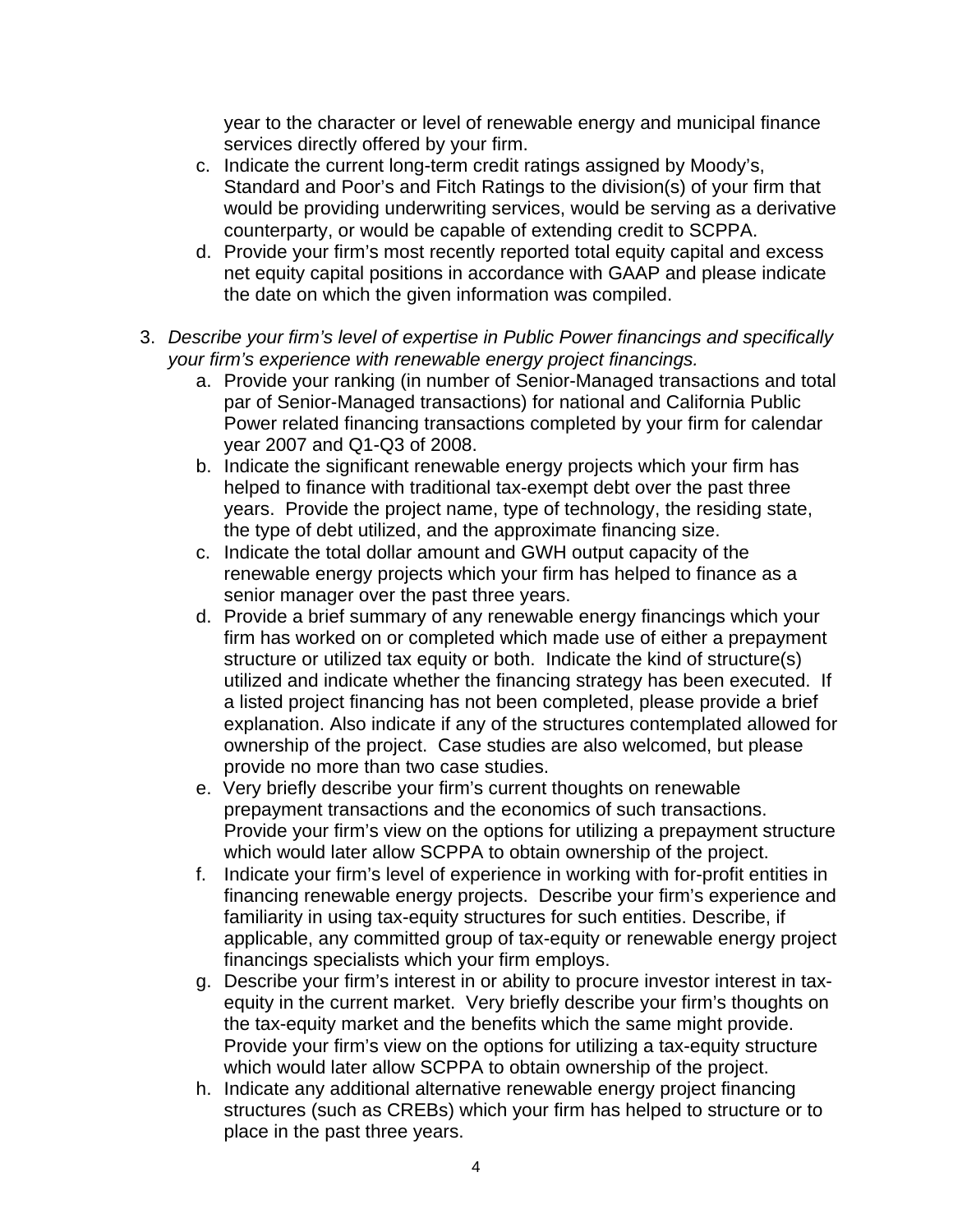- i. Provide a detailed list of CREB financings which your firm has executed including the issuer, par amount and form of offering.
- j. Provide your firm's insights on additional renewable financing structures which your firm might offer SCPPA, or describe any significant financing structures of which SCPPA might be unaware. Describe, if possible, any alternative financing vehicles through which a municipal entity such as SCPPA could access the value of production tax credits.
- k. Provide any suggestions or recommendations which your firm might have for SCPPA as it relates to legislatively advocating particularly in light of SCPPA's tax-exempt status and the currently weak tax equity market.
- 4. *Describe your firm's level of experience working with SCPPA and your firm's commitment to SCPPA.* 
	- a. Please provide a list of financings, which your firm has been involved with at SCPPA or with SCPPA's members over the past three years. Describe your firm's role (senior or co-manager) in those transactions.
	- b. Discuss what your firm has done to assist SCPPA or SCPPA's members with the unprecedented market conditions over the past year.
	- c. Very briefly discuss any occasions over the past year which demonstrate your firm's willingness to utilize your firm's balance sheet for the benefit of SCPPA or SCPPA's members.
	- d. Describe your firm's current ability to serve as a derivative counterparty and/or to extend credit to SCPPA. Describe your firm's willingness and capability to serve as a remarketing agent and/or to provide a credit or liquidity facility, if available, should SCPPA wish to issue variable rate bonds as part of a project financing.
- 5. *Describe the qualifications of your firm's underwriters as those qualifications might relate to SCPPA.* 
	- a. Provide a case study from the past three months which demonstrates your firm's aggressiveness in pricing fixed rate tax-exempt or taxable bonds. Describe the risk which your firm was willing to assume.
	- b. Discuss your firm's ability to assist SCPPA in realizing the full benefit of California retail investor demand.
	- c. Discuss your firm's ability to market and sell large blocks of municipal taxable bonds in the current market should any of the SCPPA projects necessitate the sale of such debt.
	- d. Describe very briefly how the recent short-term market turmoil has affected your short-term operations.
	- e. Describe your firm's short-term debt placement capability, both taxable and tax-exempt. Indicate the volume and modes of your remarketing portfolio, auction rate portfolio, and commercial paper programs.
	- f. Provide the amount of capital your firm currently has available for the purpose of municipal bond underwriting.
	- g. Describe your firm's policy for allocating bonds to syndicate members and your firm's policy on assuring meaningful participation by local, minorityowned or women-owned firms.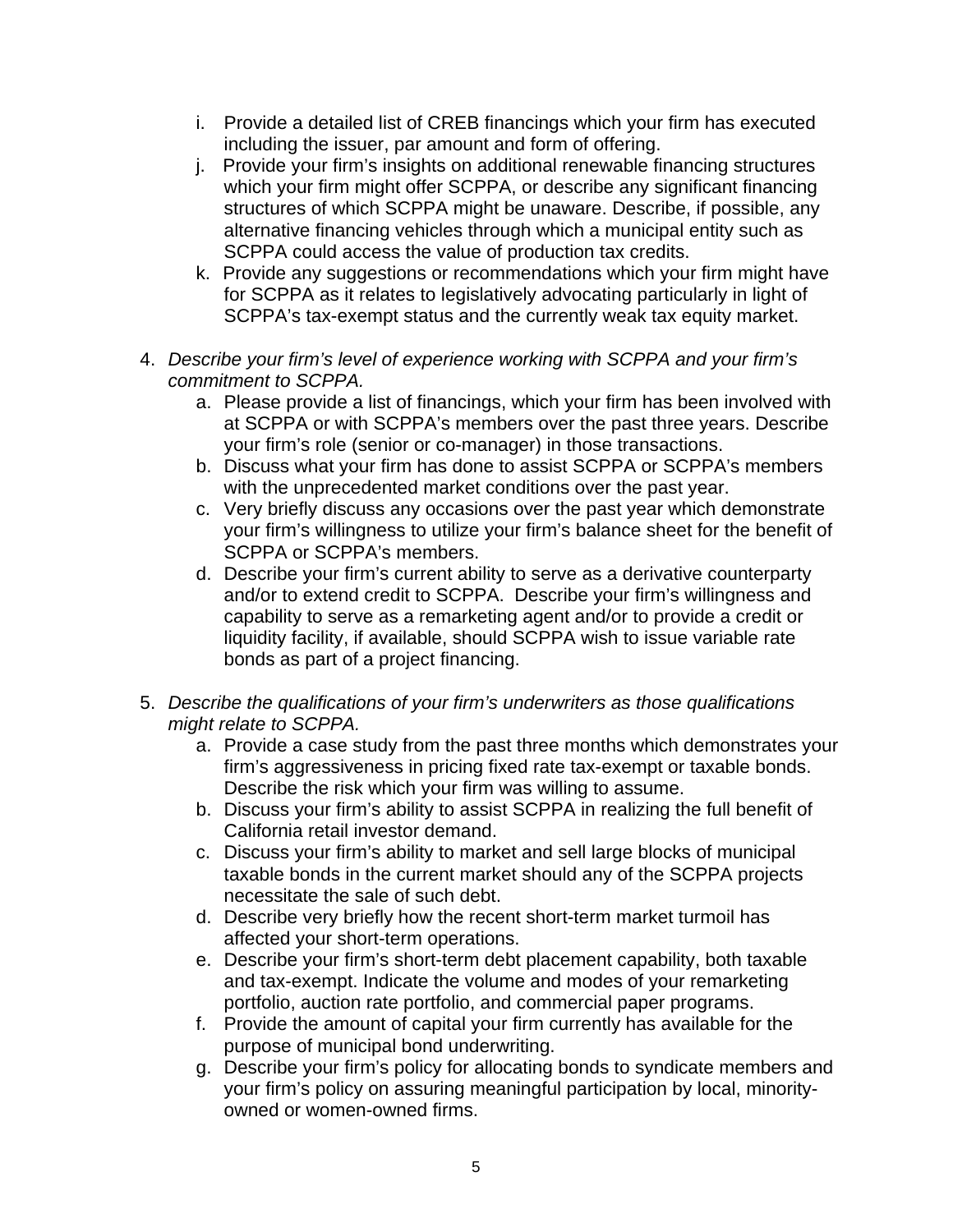- 6. *State which of the following categories best describes your firm: National, Regional, Certified Minority Owned or Minority-Owned / Women-Owned Business Enterprise.* 
	- a. If your firm is headquartered in California and has a trading desk in California, specify the locations of each.
	- b. If your firm is a Certified Minority Owned or Minority-Owned / Women-Owned Business Enterprise or otherwise in large Minority-Owned / Women-Owned, specify your firm's certification or lack of certification.
- 7. *Address your firm's position on renewable or non-carbon emitting technologies and detail actions which your firm has taken to change its energy usage profile.* 
	- a. Describe your firm's investment, either directly or indirectly in renewable technologies or practices.
	- b. Explain your firm's position on the adoption of the Carbon Principles.
	- c. Detail your firm's stated policy positions (if any) with regard to Federal Carbon related policy (for example Cap and Trade System implementation, Federal RPS Standards, Renewable Tax Credits, etc.).

## **Form of Proposals**

- Each recommendation should be bound in an appropriate binder and should specifically address the above questions.
- Recommendations should not exceed 20 pages in length, including a one or twopage signed and dated cover letter.
- Please refrain from submitting general marketing information or materials that do not explicitly respond to the information requested.
- Responses shall be submitted on recycled paper that has a minimum of 30 percent post-consumer recycled content duplex copied (double sided pages). Neon or fluorescent paper shall not be used.
- The following declaration must be included on the transmittal letter:
	- *"This proposal is genuine, and not sham or collusive, nor made in the interest or in behalf of any person not herein named; the proposing firm has not directly or indirectly induced or solicited any other proposing firm to put in a sham bid, or any other person, firm or corporation to refrain submitting a proposal; and the proposing firm has not in any manner sought by collusion to secure for themselves an advantage over* any other proposing firm."
- Firms submitting responses that, in SCPPA's opinion, are incomplete, un responsive, and/or do not subscribe to the format guidelines may be disqualified without further consideration.

# **Terms and Conditions**

- SCPPA reserves the right to cancel this RFQ, reject any or all of the submittals and to waive irregularities.
- SCPPA is under no obligation to execute a transaction as a result of this process.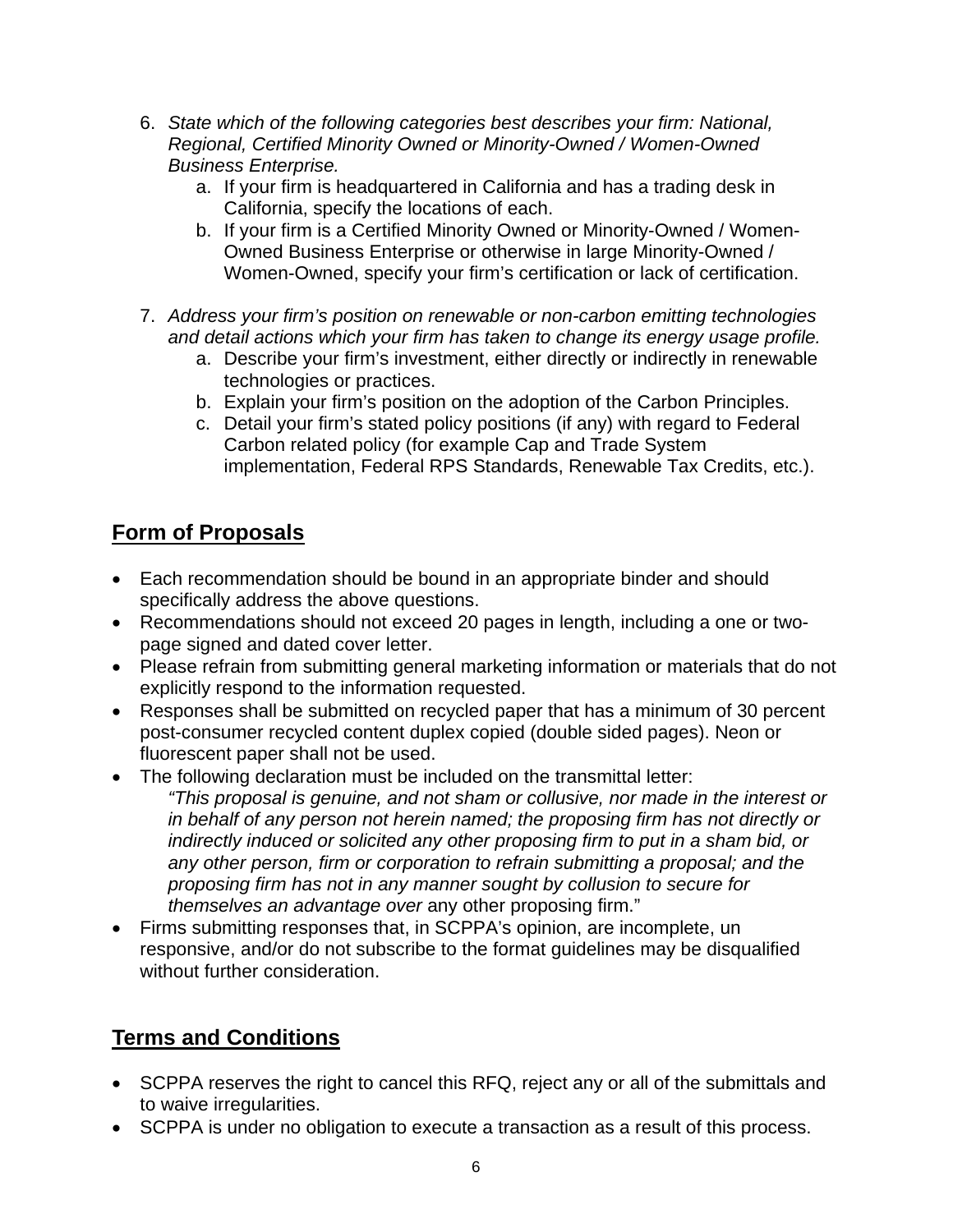- SCPPA reserves the right to request clarification of information submitted and to request additional information.
- All responses provided will remain firm for a period of ninety (90) days from the RFQ's due date.
- SCPPA will not be liable for any costs associated with a firm's preparation of its response to this RFQ.
- Responses to the RFP become the exclusive property of SCPPA. At such time when a firm is selected and its name made public, the responses submitted shall be regarded as public records. Exceptions will be those elements in each response, which are defined by the firm as business or trade secrets and marked "TRADE SECRET", "CONFIDENTIAL", OR "PROPRIETARY". Any element that a firm desires not to be considered a public record must be clearly marked as set forth above and any blanket statement (e.g., regarding entire pages, documents or other non-specific designations) shall not be sufficient and shall not bind SCPPA in any way whatsoever. SCPPA shall not be in any way be liable or responsible for the disclosure of any such records including, but not limited to, those so marked if disclosure is deemed to be required by law or court order. If a dispute arises among SCPPA, the firm, and the person seeking disclosure of such records, SCPPA shall notify the firm so that the firm has the opportunity to seek a court order precluding the disclosure of such information. In the absence of the firm obtaining such an order, SCPPA shall have the right to release the information.
- While SCPPA is not precluded from entertaining proposals for joint ventures, and while the renewable energy investment banking team appointed by SCPPA may be structured to include MBE/WBE/DBE firm(s), SCPPA has a clear preference for proposals from individual firms.

#### **Submission Requirements**

Five hard copies of your recommendation should be delivered on or before January 20, 2009 by 5:00 PM PST to Craig Koehler and one hard copy to Dan Hartman:

 Craig Koehler SCPPA Finance and Accounting Manager Southern California Public Power Authority 225 S. Lake Avenue, Suite 1250 Pasadena, California 91101 (626) 793-9364; Fax (626) 793-9461

 Dan Hartman Managing Director Public Financial Management 4350 North Fairfax Drive, Suite 580 Arlington, VA 22203 (703) 741-0175; Fax (703) 516-0283